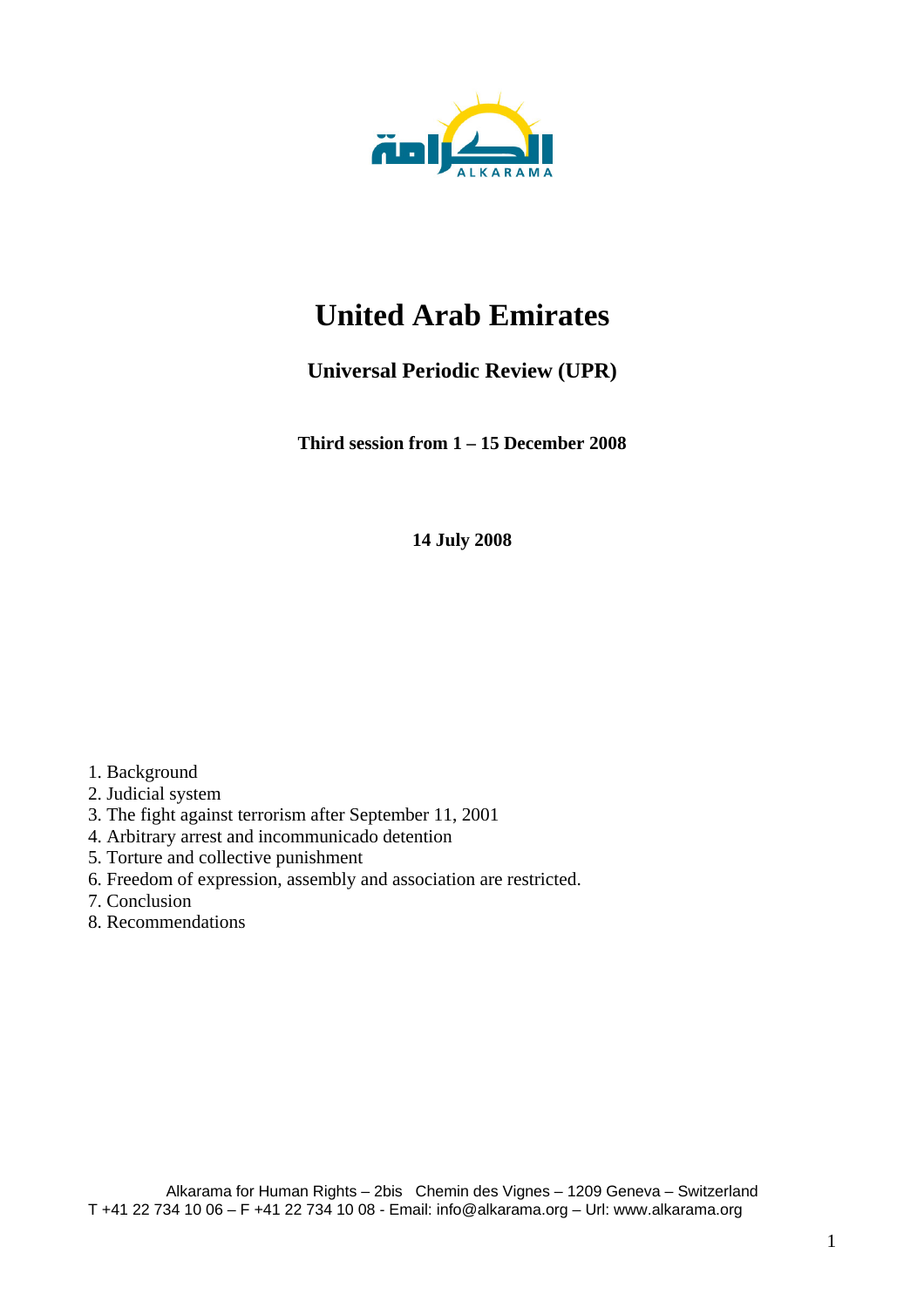# **United Arab Emirates**

# **1. Background**

Following their independence in 1971, the United Arab Emirates decided to form a federation of seven emirates and an interim constitution which was permanently adopted in 1996. The federal institutions are not democratically elected and political parties are not authorised.

The Supreme Federal Council is the highest legislative body. It is composed of seven local emirs, and elects a President and Vice-President among its members. In reality, the post of President is hereditary since the current President of the Federation is, since 2 November 2004, the emir of Abu Dhabi, Khalifa bin Zayed Al-Nahyan who succeeded his father in office in 1971. The emir of Dubai, Sheikh Mohammed bin Rashid Al-Maktoum, vice president of the Council serves as head of government. These two emirates have a dominant role in the Council.

The country's nominal legislature, the Federal National Council, was renewed in December 2006 by a panel of 6,689 electors which represents only 1% of the population. It consists of forty members from all emirates (eight seats respectively for Abu Dhabi and Dubai, six for Sharja and Ras Al Khaima, and four for each of the three other emirates).

In recent years there has been an increasingly important role played by the Directorate of State Security (Amn ad-dawla) with its headquarters in Abu Dhabi, thus giving this emirate superior power *vis-à-vis* other members of the federation. The State Security intervenes in appointments and dismissals of civil servants and interferes in justice affairs, not hesitating to change court verdicts or to exert pressure against Justice officials, many of whom are foreigners.

The harassment of opponents from all sides was exacerbated after the attacks of September 11, 2001, be they political activists or defenders of human rights and public freedoms. More and more organizations and individuals are denied freedom of association, assembly or speech. Many activists have been arrested, arbitrarily detained and tortured.

# **2. Judiciary**

The legislation is based on the Islamic Sharia for federal, local civil justice and criminal courts as well as the Federal High Court. A Penal Code was promulgated in 1987 and a Code of Criminal Procedure in 1992.

The judiciary is not independent and is often subject to political and security interference. Only the president and the 5 judges comprising the High Court and appointed by decree of President of the Federation are irremovable according to the Constitution.

The staff of the judiciary is composed largely of foreigners under contract, from Arab countries, which may at any time be revoked, thereby greatly reducing their independence. For the jurisdictions of the two emirates of Abu Dhabi and Dubai, the proportion of foreign judges is almost 70%. By contrast, the proportion of national prosecutors is 85% which starkly contrasts with the rest of judicial personnel.

The right to a counsel is limited and is left to the discretion of the prosecutor. An accused person cannot have a lawyer before the police investigation is closed. Trials are public with the exception of cases relating to internal and external national security, as these are exclusively handled by the Federal High Court. Article 101 of the Constitution stipulates that "the judgments rendered by this court are without appeal and binding". This provision constitutes a violation of the principle of the right of review.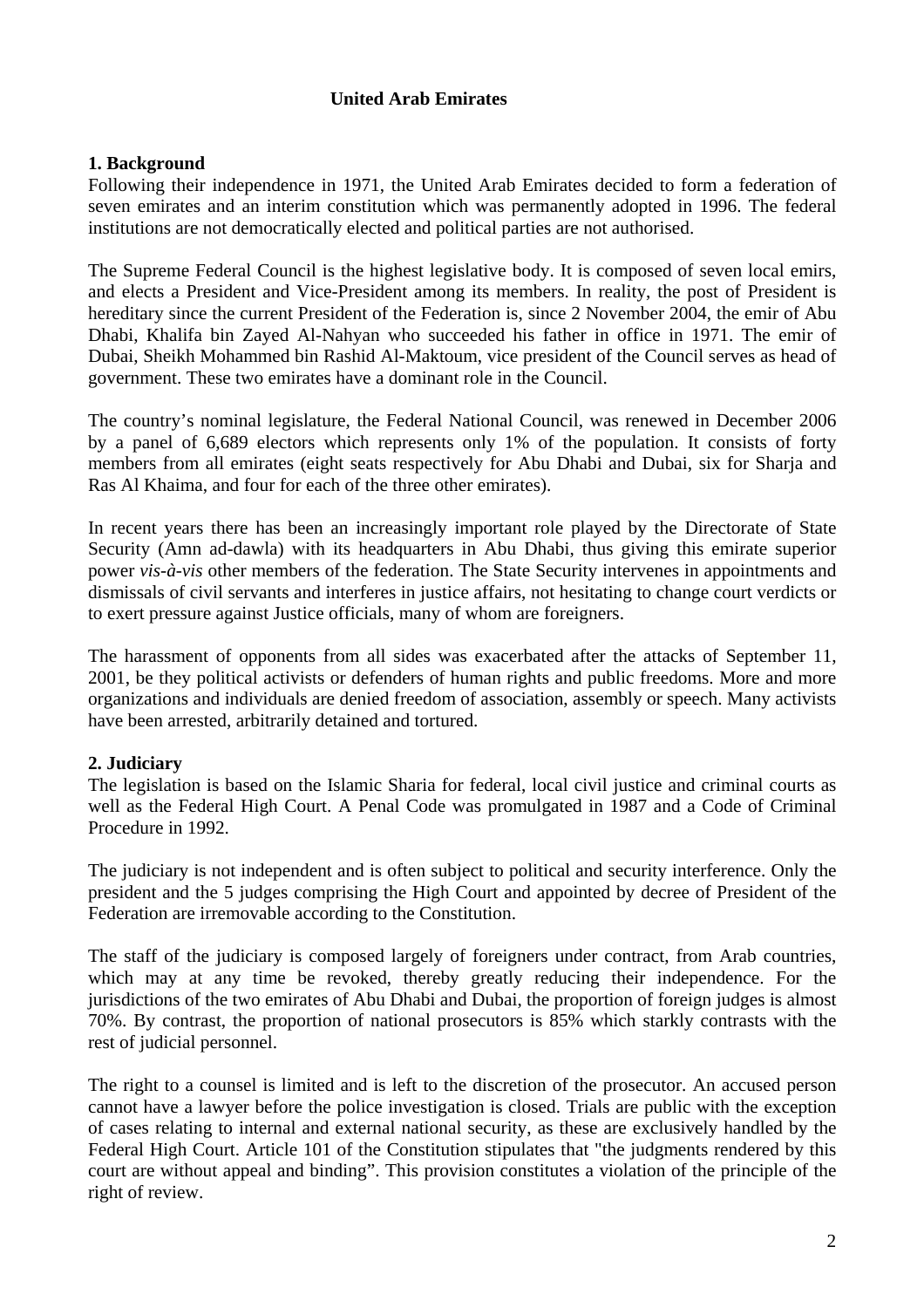## **3. The fight against terrorism after September 11, 2001**

From September 2001, the Emirati authorities made, in the context of the fight against terrorism, drastic measures against opponents or persons suspected of affinity with the Islamist movement. Most of them have never called for violence and claimed political and social reforms without challenging the legitimacy of the State. Dozens, perhaps hundreds of people, including officials and members of security services and armed forces were arrested by State Security and arbitrarily detained and held incommunicado, some for several years without any charges being made against them. Among these suspects, some were forced to sign commitments not to make contact with defenders of human rights in return for their release. Others were forced to submit a weekly report on their activities while their families were themselves monitored. Many political refugees were arrested and often mistreated before being extradited to their countries of origin where they were wanted or feared reprisals.

Several university professors and senior officials were dismissed or retired from office without the authorities advancing reasons for these measures. Dozens of teachers are in the same situation. A list of authors banned from publication has been drawn up and includes: Dr. Said Hareb, Dr. Abderrezak Al-Fares, Dr. Mohammed Al-Rukn and Dr. Atik Al-Mansuri. These people are also banned from media and public lectures.

No public activity, of whatever nature, is now possible without obtaining prior authorization of the Security services. To organize a public lecture, a summary of the meeting must be submitted beforehand to the authorities.

New laws have instituted strict control over the mosques. The Friday sermons have been standardized by the central authority and imams who do not hold strictly to the version provided by the authorities are dismissed.

The United Arab Emirates adopted in July 2004 an anti-terrorism law that allows prosecutors to extend custody of detainees for up to 6 months, instead of the already originally excessive 3-week period instituted by law. Once an accusation is made, the case is reviewed by the Supreme Court, which may extend the detention indefinitely.

Some persons suspected of terrorist activities have been handed over to the U.S. military (see below the case of Yemeni citizen Sanad al-Kazimi still detained at Guantanamo Bay).

#### **4. Arbitrary arrest and incommunicado detention**

Searches and arrests are most often carried out without judicial warrant, in violation of legal procedures. The duration of police custody and preventive detention set by the Code of Criminal Procedure is not, in many cases, respected. The law provides that the police officers who carried out the arrest should send a report to the Prosecutor within 48 hours. The Prosecutor must then decide within 24 hours to release or continue to detain the suspect. The latter may be imprisoned for 21 days without charge, renewable for crimes or offences punishable by imprisonment. The court decides on any extension, which theoretically cannot exceed 30 days. In practice, however, judges prolong indefinitely the detention without the charge being defined.

Secret detention is a common practice, especially when arrests are carried out by the State Security for political reasons. Places of detention are not always known and the secret detention may last months or even years.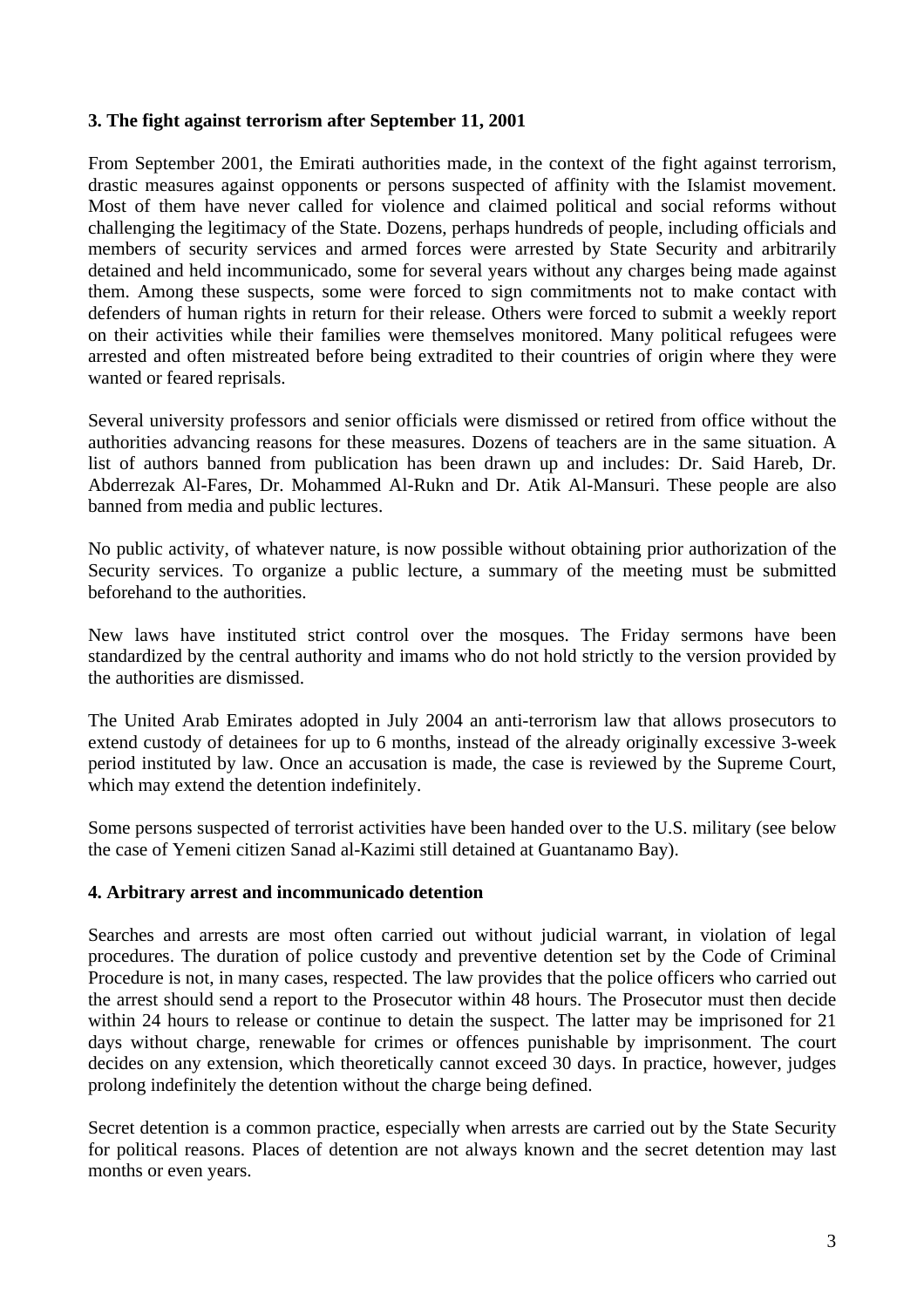Many people have been arbitrarily detained without charge, tortured and sometimes convicted without receiving the minimum guarantees of a fair trial. In reality, this is to intimidate or to silence opponents or human rights activists.

Alkarama communicated to the Special Procedures human rights mechanisms of the United Nations, a list of persons arrested between 2001 and 2004 without judicial warrant, and without a specific reason to justify their arrest being communicated to them, and then arbitrarily detained and held incommunicado without due process of law. Their arrest was most likely linked to their criticism in private meetings of the government's policy.

All of these people were detained in harsh conditions and in locations not provided by the law for that purpose. No charges were notified to them; they were imprisoned for several years, and then released without any criminal proceedings being instituted against them.<sup>[1](#page-3-0)</sup> The Working Group on Arbitrary Detention adopted on May 26, 2005 an opinion (No. 14/2005) declaring their deprivation of liberty as arbitrary.

Sbihat Abdallah Sultan Al-Alili<sup>[2](#page-3-1)</sup>, an engineer with the Ministry of Agriculture of the Emirate of Ajman, was arrested on 13 September 2005, held incommunicado and tortured for 78 days before being released without charge. He was arrested a second time on 15 February 2007, and was once again held incommunicado for several months and tortured. He was presented to the Supreme Court on 25 June 2008 on charges of "obtaining secret information concerning state security." His trial took place behind closed doors. Confessions extracted under torture were used against him. The Supreme Court sentenced him on 1 October 2007 to three years' imprisonment and ordered his dismissal from his work. His trial was flawed and his lawyer was not able to plead in court. This verdict is final and cannot be appealed. The Working Group on Arbitrary Detention adopted on 7 May 2008 an opinion declaring his deprivation of liberty to be arbitrary and in violation of articles 9, 10, 11 and 19 of the Universal Declaration of Human Rights. The Working Group invited on this occasion the Emirati Government to ratify the International Covenant on Civil and Political Rights.

Two other people were arrested in similar circumstances without a judicial warrant: Muhammed Ahmed Seif Al-Ghafili and Said Ali Hamid Al-Kutbi. Their homes and their offices were searched and they were held incommunicado in Abu Dhabi and released on 25 October 2005 without being charged. Humeid Salem al Ghawas al-Zaabi, a senior officer of the Emirate Air Force was arrested on 17 March 2004 and held incommunicado until 3 January 2006. He was released without ever having been subject to a legal procedure.

# **5. Torture and collective punishment**

 $\overline{a}$ 

According to testimonies collected by Alkarama, those arrested by the State Security are held incommunicado and are often subjected to torture and inhumane treatment. These detainees may be released without any charges being brought against them. But if they are charged, the courts use confessions extracted under torture and refuse to order investigations.

Sbihat Abdallah Al-Alili was tortured by an officer of security services responsible for investigating his case and who was also the main witness for the prosecution during the trial. He suffered blows all over his body with a hose, he was forced to hold a chair on his head during the daytime, for 2 weeks. He was threatened with sexual violence, blindfolded during the interrogation and deprived of sleep.

<span id="page-3-1"></span><span id="page-3-0"></span><sup>&</sup>lt;sup>1</sup> See http://fr.alkarama.org/index.php?option=com\_content&task=view&id=92&Itemid=42  $<sup>2</sup>$  Ibid..</sup>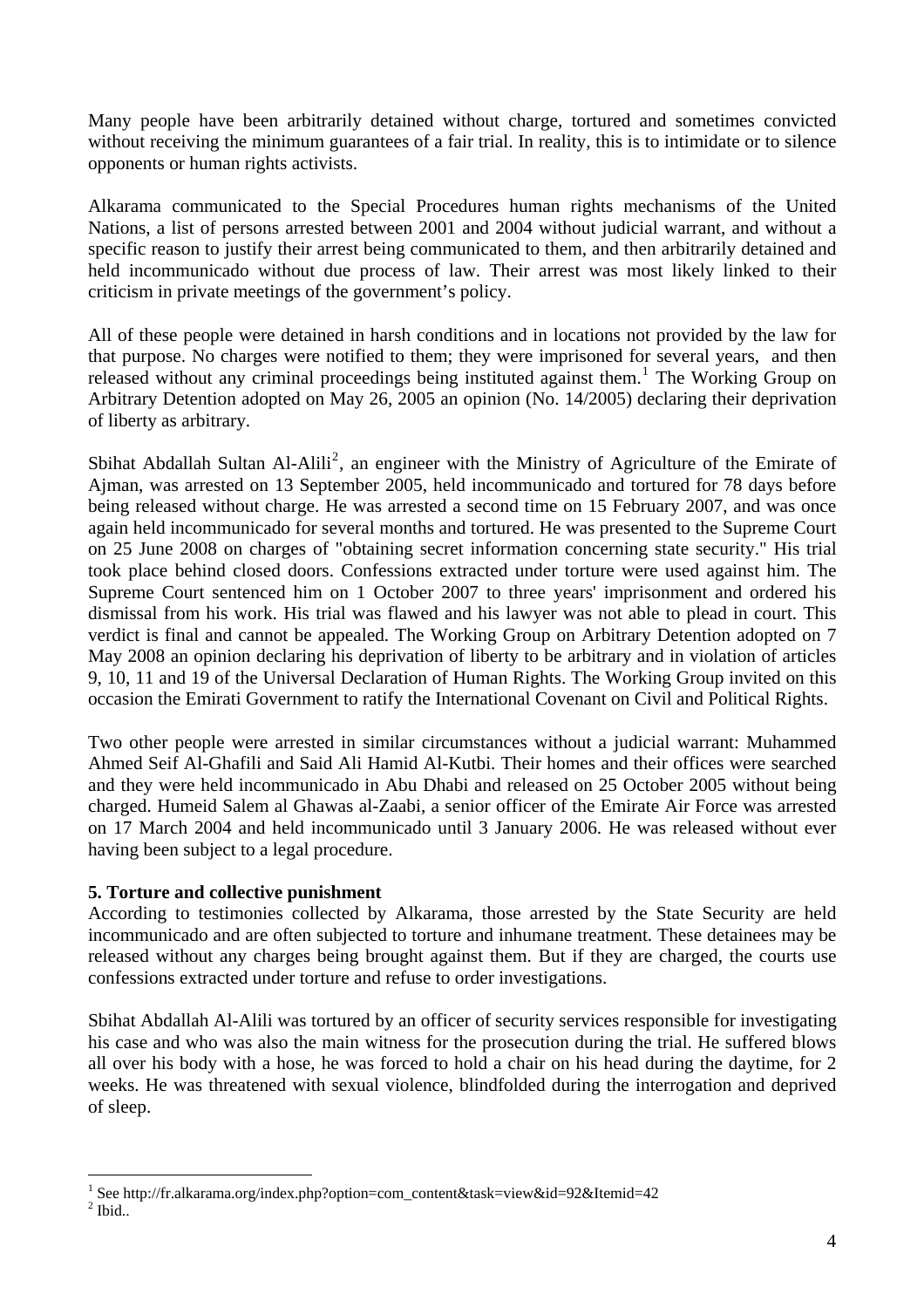Muhammed Ahmed Seif al-Ghafili, also suffered torture including beatings, suspension and threats of rape.

Salem Abdullah Al-Dousari, a Professor of Religious Education at Ajmane, who was arbitrarily revoked from teaching after 11 September 2001 was arrested, detained without legal procedure and subjected to ill treatment for a first time. He was arrested for a second time on 6 May 2008 and his family received a telephone call 3 days later informing them of his administrative detention in a psychiatric facility. His family fears he was tortured and assert he has always enjoyed good mental health.

Sanad al-Kazimi, a Yemeni national, was arrested in January 2003 and detained for more than eight months in secret detention in various places in Dubai and handed over to U.S. authorities. During his detention he was subjected to torture and inhuman and degrading treatment. He was beaten on all parts of his body, subjected to extreme temperature variations, chained naked for more than 20 days, threatened with rape and underwent a simulated drowning. He is being held without charge or trial for three and a half years at Guantanamo Bay (Cuba).

Mr. Abdallah Abu Al Qasem al-Ghazal, a Libyan national was arrested on 31 August 2001. He died as a result of torture at the premises of the State Security. The authorities have claimed that he committed suicide. Other Libyan nationals, arrested in the same period have been forcibly returned to their country. Among them was Ali Amish who reported having been tortured. Others are missing since their forced return.

Following the confiscation of their land by the authorities of the Emirates of Ras Al Khaimah who granted concession to the British company Steven Rock to operate a quarry and a cement plant, members of the Al-Shohooh Al-Rahba tribe embarked on a peaceful protest movement. In retaliation, on 27 August 2005, the authorities imposed a collective punishment on all members of the tribe, civil servants from the tribe lost their employment and a dozen people were arrested and arbitrarily detained without legal procedure.

# **6. Freedoms of expression, assembly and association are restricted.**

Political parties are not allowed and associations for the promotion of civil liberties and protection of human rights are strongly controlled.

Mohamed Al-Rukn, a lawyer, leading human rights activist and former president of the Association of Lawyers of the United Arab Emirates, was arrested on 23 August 2006 in his law office in Dubai by members of the State Security. He was detained incommunicado for two days and released without any charges having been brought against him, but his passport was confiscated.

Mohamed Al-Mansuri, a lawyer, leading human rights activist and President of the Independent Association of Jurists was the subject of an arrest warrant on 17 June 2006 as he was accused of "insulting the public prosecutor". In reality he was harassed because of his denunciation of human rights violations and his commitment to respect the rights of immigrant workers. He was dismissed from his office and prohibited from travelling. Following the example of Mohamed al-Rukn and several other Emirate intellectuals, he is forbidden since many years from publication and expression in the local media.

In July 2002, the Council of Ministers took the decision to suspend 33 officials of the Ministry of Education and put them into forced retirement while 24 others were transferred to other ministries. They have never been informed of the reasons for these measures.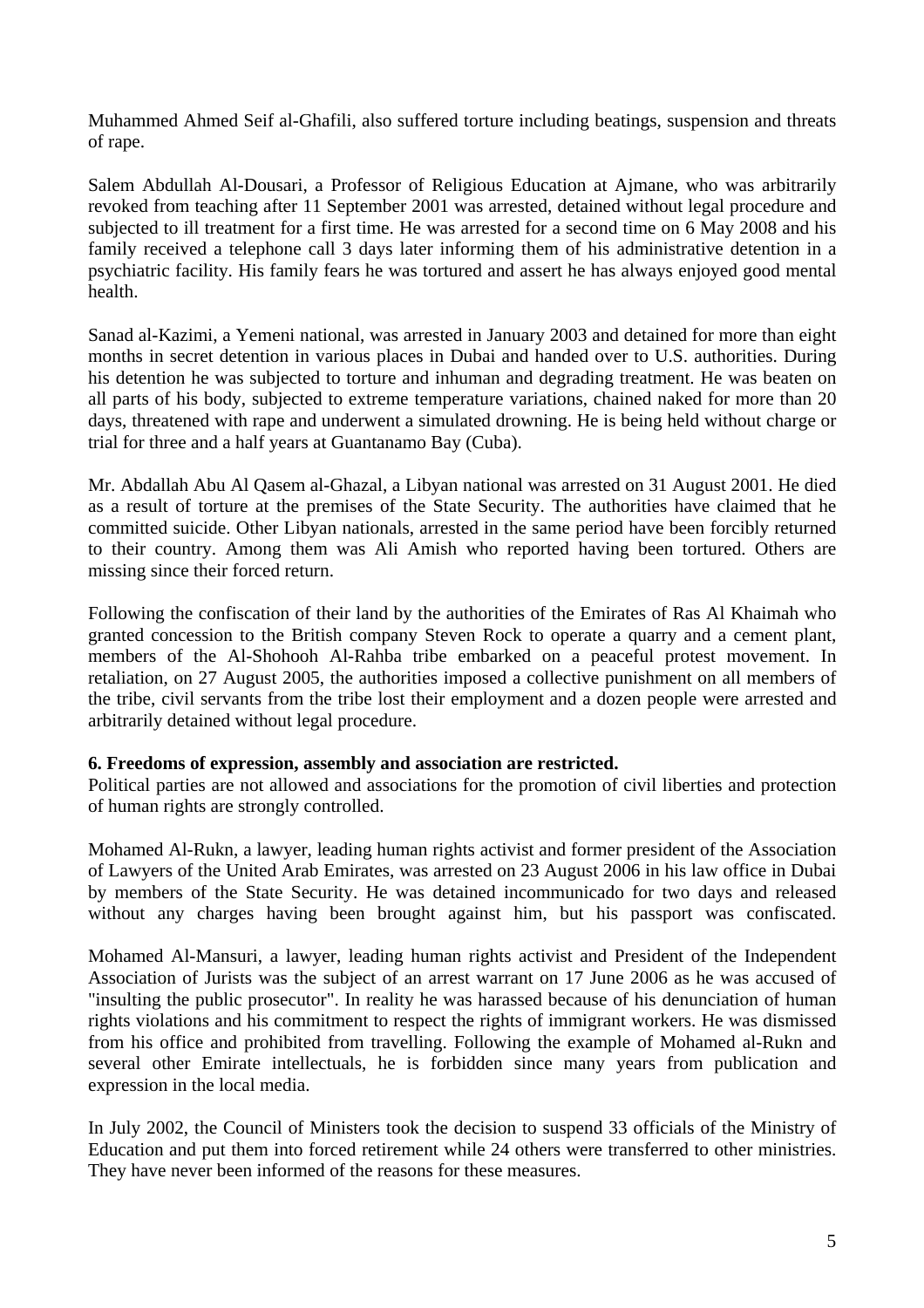On 21 August 2007, the Ministry of Education decided to transfer 83 of its civil servants, teachers, principals of colleges and educational advisers to other ministries to hold positions which do not correspond to their qualifications or to menial tasks. Some have been deprived of any activity while continuing to receive their salaries. Again, no reason was provided to those concerned. Discriminatory measures have also affected members of their families, their wives, mostly teachers, have been excluded from any promotion and their children have suffered arbitrary restrictions on access to higher education.

Most recently, Dr. Ahmed Salah Al Hamadi and Dr. Seif Al Shamsi, both professors of law at the Faculty of Al-Ain in Abu Dhabi were relieved of their duties on 7 July 2008 without being given any justification.

These arbitrary decisions have occured in a context of successive purges in the state services to exclude citizens suspected of belonging to the reformist current or simply citizens suspected of having political opinions.

New provisions relating to the suspension and exclusion of members of the Civil Service were approved in March 2008 by the Council of Ministers. They punish non-compliance with Articles 63 and 64 of the Public Service Act, which prohibits officials, most notably in Art 64, "to belong to organizations, structures or parties involved in politics or to activate on their behalf or to participate in their campaigns or disseminate their ideas". It is feared that this statutory provision is interpreted broadly and applied in an arbitrary manner to dismiss officials suspected of non-conformism in a country where the public service is the main employer.

Societies, and in particular charities, have been halted because of the threats and intimidation they suffer. The Committee of University Teachers of the Emirates and many unions and associations of a public good nature are subjected to prohibitions imposed by the State Security.

Former senior members of the then regonised Emirates Students Union, have been banned from entering the public service in retaliation for their past commitments.

The first independent human rights organization of of the Emirates has been awaiting approval since 2004 from the authorities who have instead established in 2006 an organization composed of government officials.

# **7. Conclusion**

The participation of citizens in the United Arab Emirates in public affairs of the country is virtually non-existent and freedom of opinion, expression and association are restricted.

Serious human rights violations such as torture, arbitrary detention and unfair trials are regularly reported in a country where the judiciary is not independent.

The State has not ratified any international conventions with the exception of those on the Rights of the Child and the Elimination of All Forms of Racial Discrimination.

# **8. Recommendations**

- Establish political reforms in the direction of greater participation of citizens in public life in the country especially through the adoption of universal suffrage and by respect the principle of equality before the law, including access to and remaining in the public service.
- Apply the principle of tenure of judges in practice, by extending it to all judges of the country, including foreigners, to ensure genuine autonomy of justice.